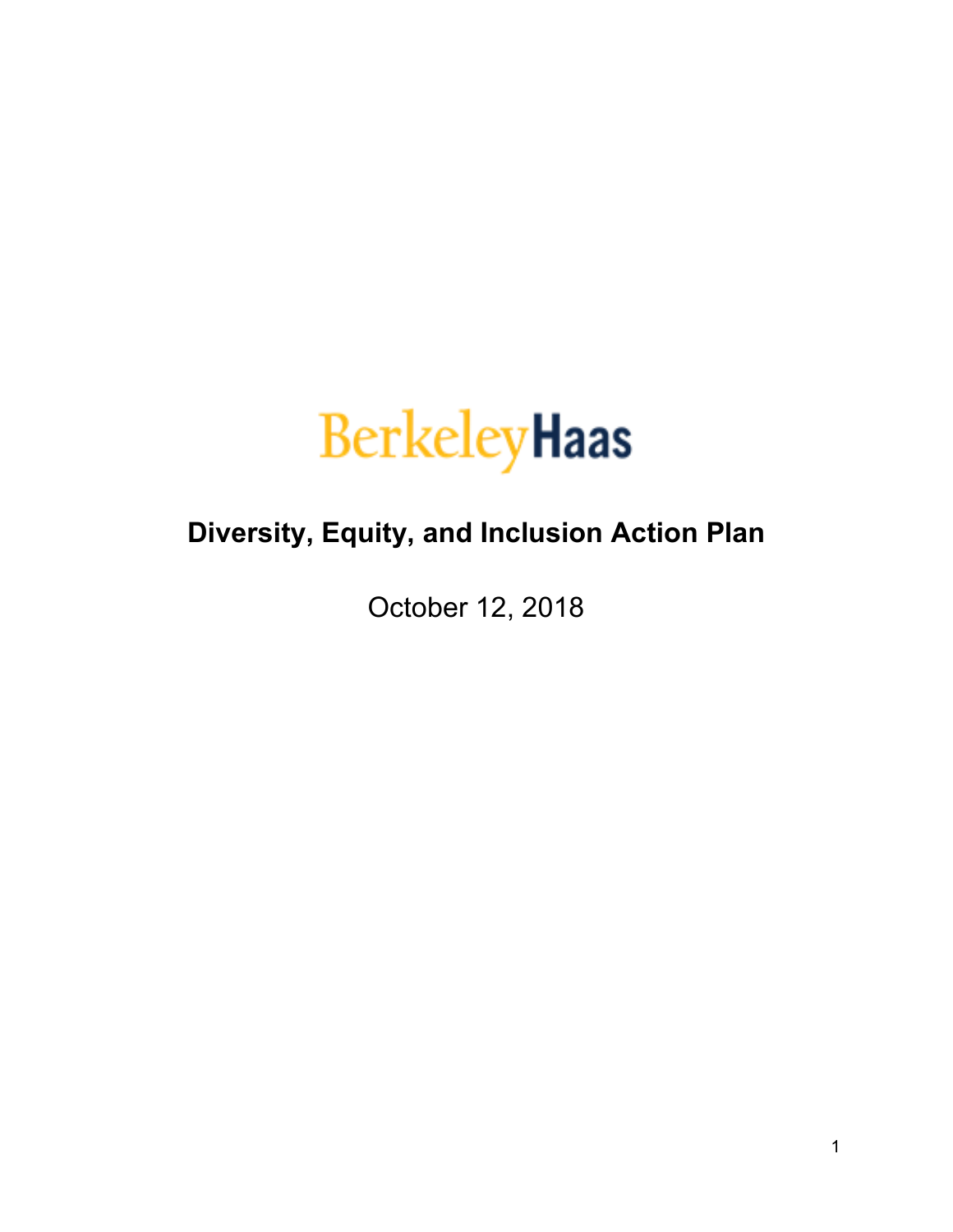# **Table of Contents**

| <b>Executive Summary</b>                                       | 3  |  |
|----------------------------------------------------------------|----|--|
| <b>Detailed Actions</b>                                        |    |  |
| Admissions                                                     | 6  |  |
| Scholarship and Outreach                                       | 9  |  |
| Diversity, Equity, and Inclusion Approach                      | 12 |  |
| <b>Supporting Documents</b>                                    |    |  |
| Actions Already Taken and Initiatives Underway Since Fall 2017 | 16 |  |
| 5-Year Diversity, Equity, and Inclusion Strategic Plan         | 19 |  |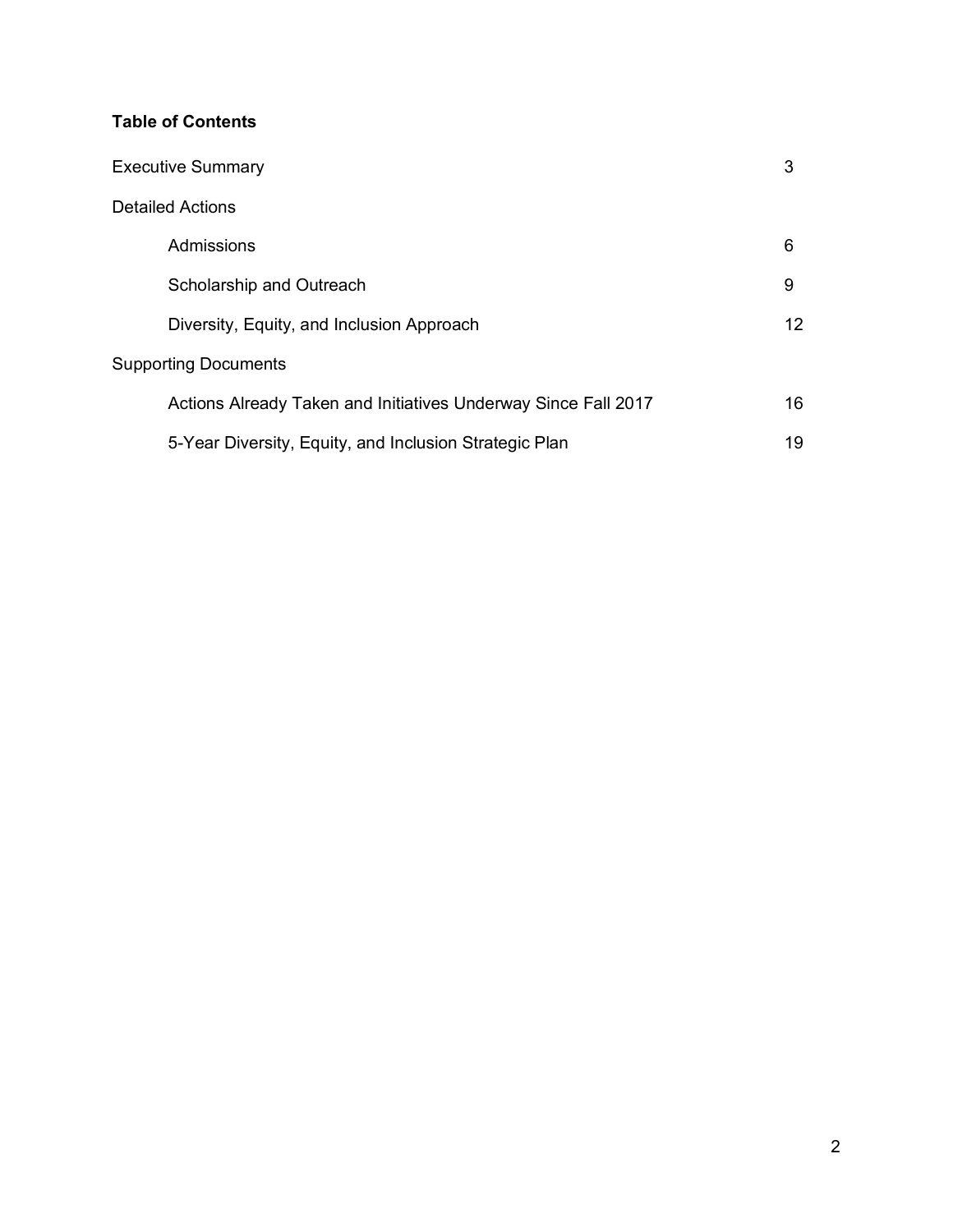# **BerkeleyHaas**

# **EXECUTIVE SUMMARY**

This plan details the necessary actions and concrete plans the school will take to achieve our shared vision of a more diverse and inclusive student body that meets the standards we all expect of Berkeley Haas. The Management Team, including our interim Dean Laura Tyson and new Dean Ann Harrison, commit to implementing these actions and will be accountable for results over the short and long term. We pledge to work on codifying our school-wide vision for diversity, equity, and inclusion (DEI) that is inclusive of our entire Haas community – students, staff, faculty, and alumni.

Over the past two years, Haas experienced a downturn in enrollment of African American students in our Full-time MBA (FTMBA) program at the same time that our incoming class size grew from 252 to 291 students. The drop in the number of African American students follows eight years of increasing enrollment of African American and underrepresented minority (URM<sup>1</sup>) students. It is important to note that Latinx student enrollment and enrollment of other URM populations, including Pacific Islanders and Native American students, also lags relative to their representation in the state or national population. This is true for all of our degree programs.

Our leadership team failed to react quickly or urgently enough. The leadership approached the data using an "academic" lens. We looked at the positive previous eight year trend of increasing African American enrollment and saw the sudden decline as a two-year statistical anomaly. Even if historically this may have been within our normal range, it doesn't make our response acceptable -- we should never become comfortable with a norm of underrepresentation. We need to live up to all of our Defining Leadership Principles and question the status quo. Our actions need to match our intentions. Our slowness to act broke trust with our students and alumni. We are deeply sorry about this.

We are fortunate to have dedicated students and alumni who have continued to put in a tremendous amount of work over many years towards positively impacting change around diversity, equity, and inclusion. Our Haas Alumni Diversity Council (HADC), made up of alumni and VPs of Diversity from our MBA programs, as well as Haas student leaders from the Consortium<sup>2</sup>, Black Business Student Association (BBSA), and Latinx Business Club, have been strong partners in advising our leadership and pushing the school to do more. Additionally, the student-led Race Inclusion Initiative (RII), launched in 2016, was created "to promote racial equity by advocating for a racially diverse and inclusive environment at Haas while equipping students to lead diverse and inclusive teams." We give credit to our students and alumni for their recommendations that form the foundation of this action plan. With their

 <sup>1</sup> URM includes US citizens and permanent residents who identify as Black, Hispanic/Latino, Native American/Islander or multiethnic.

 $2$  The Consortium for Graduate Study in Management is an alliance of top business schools working in partnership with corporations to encourage diversity in business.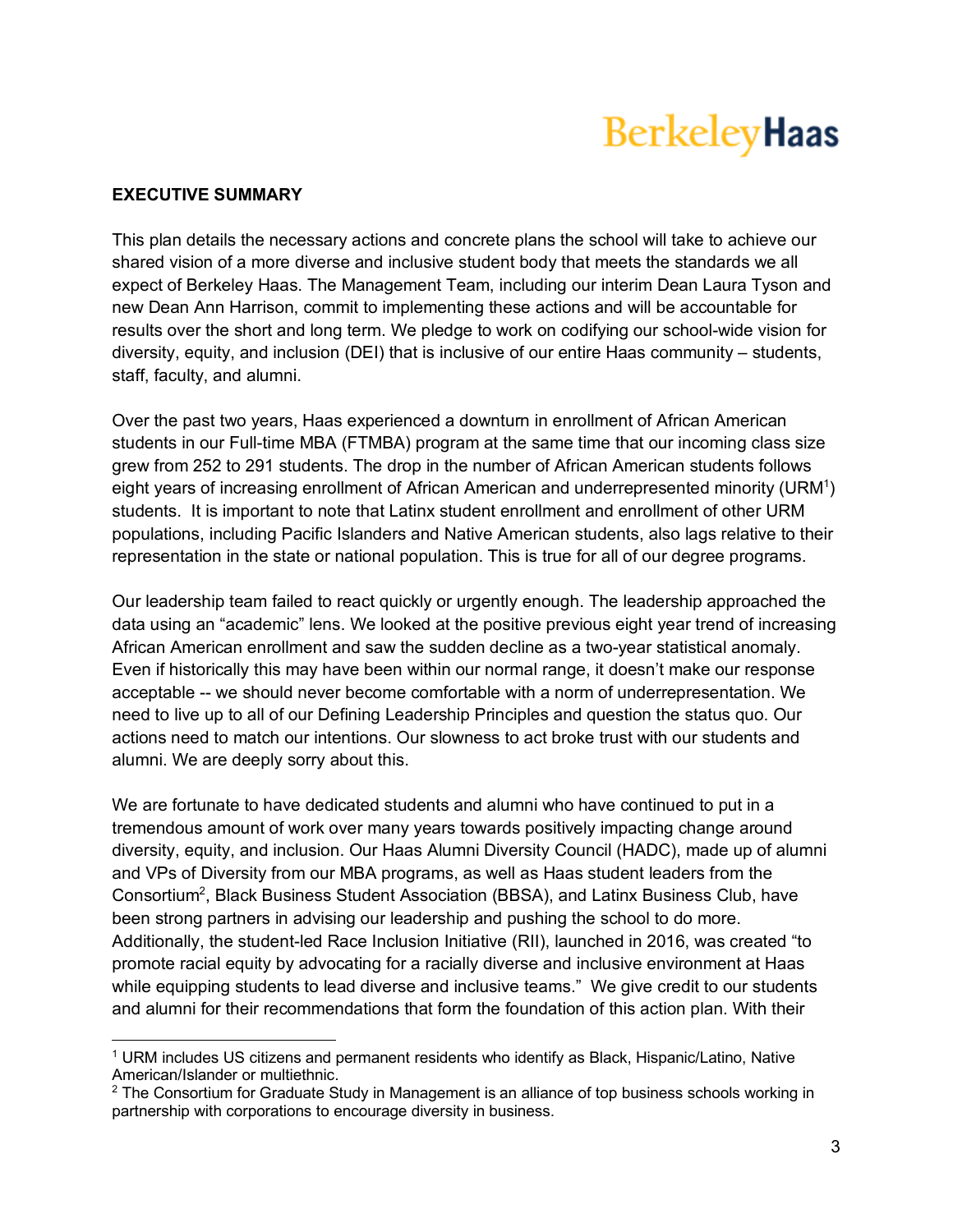valuable insights, research, consultancy, and advocacy we have developed much more robust actions to impact real change.

In developing our action plan, we focused on three objectives:

- Rebuild trust with underrepresented minority students and alumni, and allies;
- Make Haas a community that African American and all underrepresented minority students want to join;
- Increase outreach to and yield of underrepresented minority students at Haas.

Here is a summary of the actions included in our plan:

# **Admissions**

- 1. Change MBA admissions criteria to consider an applicant's skill set and experience in the areas of diversity, equity, and inclusion that enhance their contributions to the curricular and co-curricular environment, such that it enables Haas to achieve its goal of developing equity-fluent leaders.
- 2. Establish a Diversity Admissions Council representing a cross-functional group of staff, faculty, students and alumni and hire up to 2 second-year FTMBA students to serve on the FTMBA Admissions Committee as paid student positions with the purpose of facilitating greater transparency, communication, and accountability.
- 3. Hire a Director of Diversity Admissions with focus on expanding opportunity for all historically underrepresented communities.

# **Scholarships and Outreach**

- 4. Significantly increase scholarship funding and pursue options outside of the University that can provide scholarships directly to URM students; reduce barriers to applying for scholarships and adopt a first offer-best offer approach to financial aid.
- 5. Adopt a stronger relationship management approach to URM student recruitment to improve yield and create stronger relationships with URM candidates; establish a longterm URM outreach approach by expanding the MBA applicant pool through direct communications with recent URM undergraduates.

# **Diversity, Equity, and Inclusion Approach**

- 6. Senior Leadership commits to lead with a shared diversity, equity, and inclusion vision for Haas, engaging in ongoing training, working toward a deeper understanding, and infusing this vision throughout our school.
- 7. Hire a Chief Diversity, Equity, and Inclusion Officer, who reports directly to the Dean, and is responsible for informing, assessing, and executing the school's DEI plan with the goal of achieving a more diverse, inclusive, and equitable Haas.
- 8. Improve support for current URM students across degree programs through increased funding for diversity initiatives developed by affinity groups or other student-led initiatives, financial support for diversity-related case competitions and academic endeavors, and funding for periodic events for URM community building (staff, faculty, students, alumni); increase staff responsibilities/support for key school diversity events.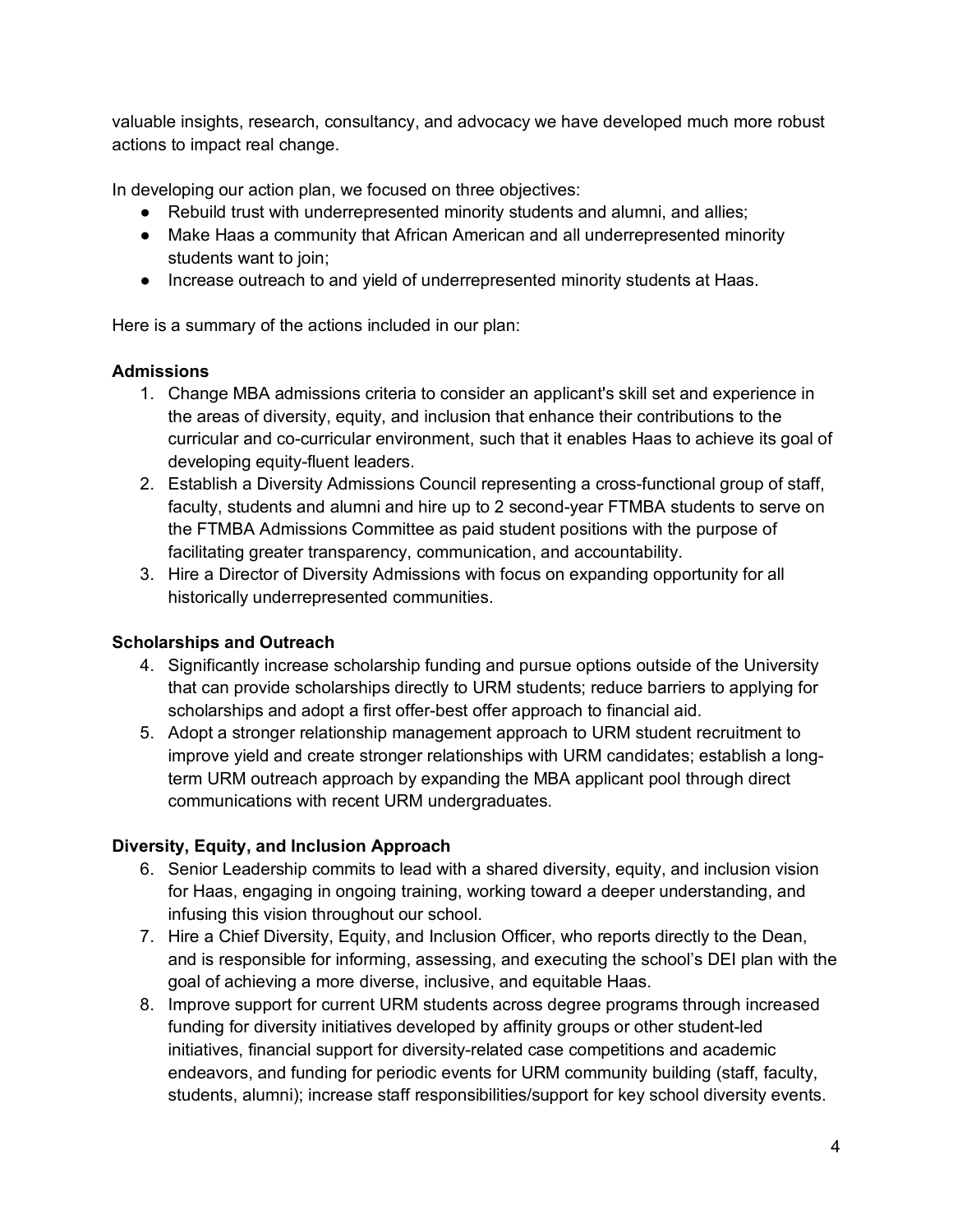9. Evolve staff hiring policies/practices by adding explicit language in job postings to address diversity needs within teams and encourage candidates from diverse backgrounds; ensure hiring committees are more representative and that they have done significant outreach to and considered candidates from diverse backgrounds.

Throughout this 30-day process, we involved many stakeholders. A team consisting of Courtney Chandler, Senior Assistant Dean and Chief Strategy & Operating Officer; Jay Stowsky, Senior Assistant Dean of Instruction; Delphine Sherman, Chief Financial Officer; Bill Pearce, Chief Marketing Officer & Assistant Dean; Pete Johnson, Assistant Dean of FTMBA Program; Élida Bautista, Director of Inclusion & Diversity; Marco Lindsey, Dean's Chief of Staff; and Susie Jordan, Project Manager, Strategy & Operations met daily over the last 30 days. Each of us consulted with various stakeholders throughout the process, including FTMBA student leaders representing RII, Consortium, BBSA and the Latinx Business Club and the leadership of the HADC. Input sessions were held with our Senior Leadership Team, and our executive directors/directors in admissions, degree program offices, career management, financial aid, and our centers/institutes. We updated our faculty at our Professional Faculty Breakfast and our Executive Committee (chairs of our academic groups) meetings in late September.

Included in this report is a detailed plan of each action outlined above, with next steps, deadlines, staff owners and respective financial impact. We have also added two supporting documents describing actions already taken (since Fall 2017) and initiatives underway as well as our 5-Year Diversity, Equity, and Inclusion Strategic Plan. In the coming weeks, we will review our action plan at our October Management Team and Senior Leadership Team meetings to confirm commitment and accountability. We will discuss our action plan with our Haas Advisory Board and our tenure-track faculty at respective meetings in mid-October. Finally, we will dedicate our November Staff Town Hall to diversity, equity, and inclusion and discuss our action plan with staff school-wide.

Creating this plan is just the beginning. We have much work ahead. We commit to making this plan public and to providing updates on milestones along the way.

Sincerely,

CeeserCl

Courtney Chandler **Courtney Chandler** Jay Stowsky Chief Strategy & Operating Officer

kay my

Senior Assistant Dean, Senior Assistant Dean of Instruction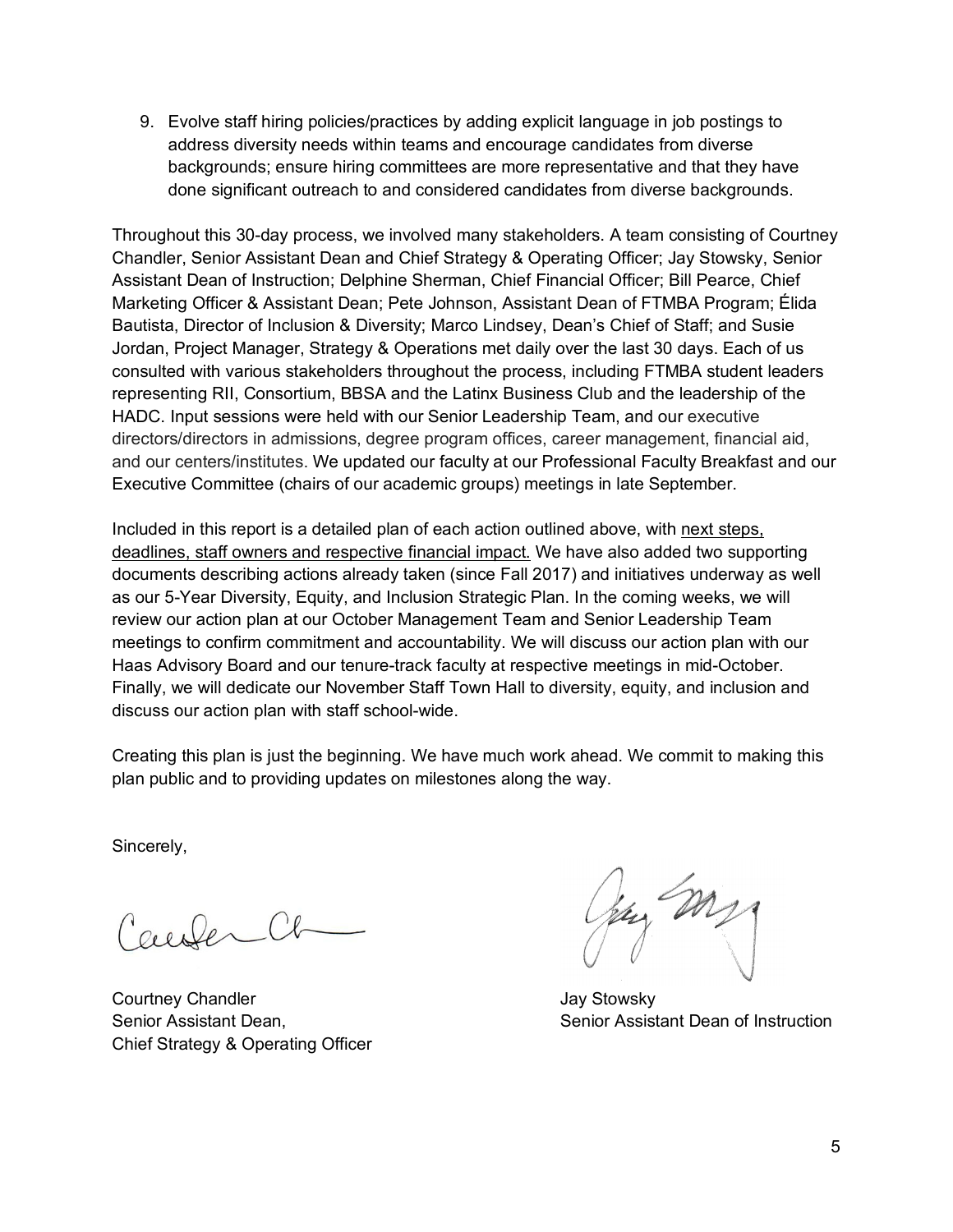# **ADMISSIONS**

- **Action #1: Change MBA Admission Criteria**
- **Action #2: Establish Diversity Admissions Council and Hire Student Admissions Officers**
- **Action #3: Hire Director of Diversity Admissions**

# **Action #1: Change MBA Admission Criteria**

This action adds criteria and reflects additional weight in the evaluation process related to Haas' goals of producing equity-fluent leaders.

#### Background

The admissions criteria for the FTMBA program currently include **Academic Aptitude/Performance** (GPA, trend in grades, quantitative proficiency, GMAT or GRE scores, etc.); **Professional Accomplishments** (work history, career progressions/promotions, evidence of leadership/managerial ability and skills, impact applicant has had on their organization); and **Personal Characteristics** (extracurricular/community activities including depth and breadth of involvement and demonstration of leadership); clarity of goals, understanding of why an MBA, fit with defining leadership principles and culture of the school, command of written English.

#### Proposed Actions

- 1. *The Dean's Office wants professional and personal experience demonstrating commitment to diversity, equity, and inclusion to have greater consideration in the admissions criteria.* This goal is consistent with scholarship around the effectiveness of diverse teams and with creating equity-fluent leaders who will contribute to diversifying the business community, both in the Bay Area/Silicon Valley and across the country.
	- Formally revise the application review and interview process to more systematically include applicant's experience in the areas of DEI.

# Rationale

1. *Giving greater consideration to the applicant's experience and passion for creating diverse and inclusive communities will enable Haas to achieve its goal of creating equityfluent leaders.* This broadens the definition of excellence, and may enable Haas to enroll students who will be attractive graduates for employers who are seeking equity-fluent leaders and increased diversity.

#### Financial Impact

Financial impact will be minimal.

# Next Steps

·

- Consult with FTMBA Program Committee regarding changes November 2018 (Johnson).
- For Fall 2019 applicants, revise FTMBA application review process and add a question to the interview designed to assess applicant's level of experience, passion, and commitment to diversity and inclusion to assist the admissions committee in determining candidate strength – November 2018 (Bernstein and in consultation with Bautista).
- Implement changes to application for Fall 2020 admits Summer 2019 (Bernstein).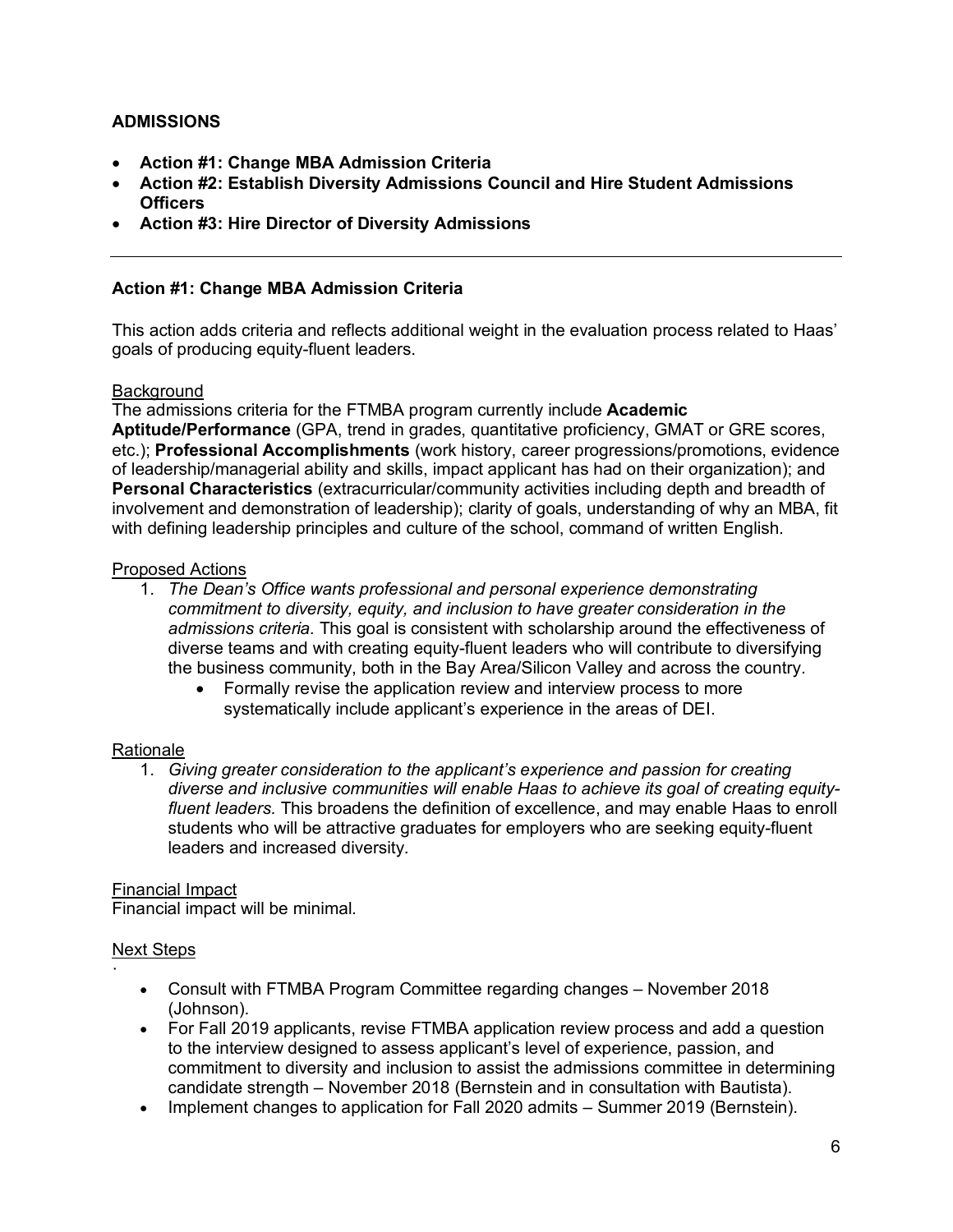# **Action #2: Establish Diversity Admissions Council and Hire Student Admissions Officers**

This action recommends the creation of a Diversity Admissions Council and the hiring of up to 2 students to serve on the FTMBA admissions committee.

# **Background**

Students, alumni and the Dean's Office are calling for increased transparency, communication, and shared accountability in our admissions process. Upon review of the FTMBA admissions process with regard to URM applicants, we have identified two critical areas needing improvement: 1) proactive communication between MBA admissions teams and the Dean's Office, faculty, students, and alumni on URM admissions trends; and 2) shared accountability for increasing URM representation in our student body across programs.

# Proposed Actions

- 1. *Establish an MBA Diversity Admissions Council reflecting a cross-functional group* with membership including staff, faculty, students, and alumni. The purpose of the group will be to identify and assist with FTMBA URM recruitment and yield strategies and goal setting; monitor URM metrics; enhance coordination and effectiveness of diversity admissions outreach; and provide tangible feedback with the goal of ensuring Haas is enrolling a diverse student body.
- 2. *Hire up to two second-year FTMBA students* to serve part-time on the FTMBA Admissions Committee, provide input on admissions decisions and help with recruiting; these will be paid positions.

# Rationale

- 1. *Earlier communication of admission trends will give Haas time to take corrective action if needed.* Constant communication about admissions trends will enable Haas to change course or enhance resources to improve outreach and impact yield.
- 2. *A cross functional team will bring different perspectives.* By creating a cross-functional group made up of staff, faculty and students, we will be able to get a broad-range of perspectives on how to proactively address URM enrollment issues resulting in increased support to the FTMBA admissions team.
- 3. *Student participation will increase decision transparency.* Including FTMBA students as hired members of the FTMBA admissions team, provides valuable training to students on how to evaluate prospective candidates, and allows for increased transparency with admissions.

# Financial Impact

Increased budget for FTMBA admissions to hire and train up to 2 student admissions officers at a 25% appointment equivalent to 10 hours a week.

- Haas Alumni Diversity Council to nominate an alum to serve as co-chair October 2018 (Stowsky).
- Partner with RII student leaders to build on their recommended structure for the council and invite other members to serve - October 2018 (Stowsky and Chandler).
- Convene first meeting to discuss charge, decision rights and timeline November 2018 (Stowsky and Mitchell).
- Submit request to Staff Personnel Committee to hire student positions October 2018 (Bernstein).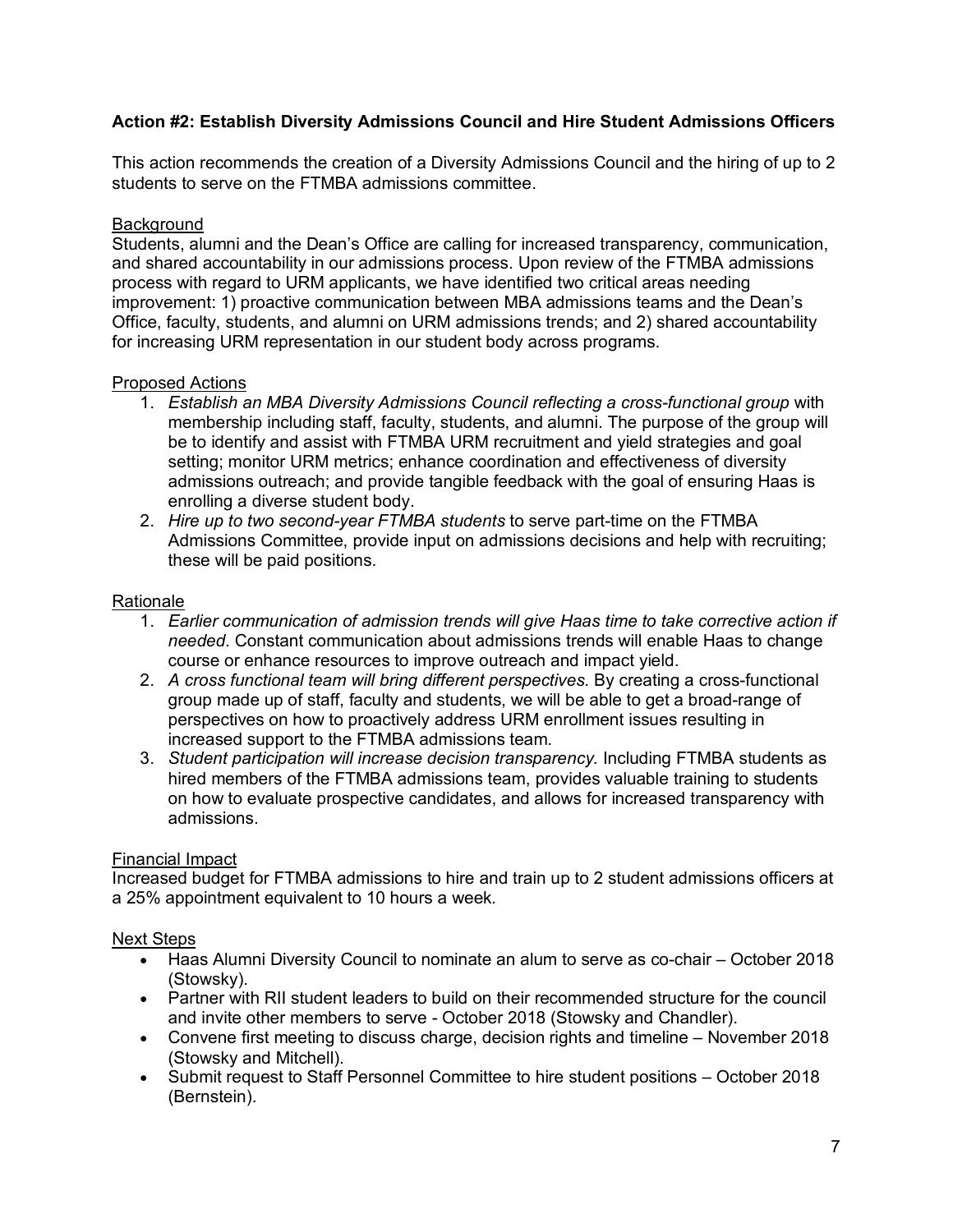- Post position and begin recruitment of student positions November to December 2018 (Bernstein).
- Council establishes bylaws/processes/procedures, determines frequency of meetings and term of membership – November 2018 to January 2019 (Stowsky and Mitchell).
- Explore Diversity Admissions Councils for our other 5 degree programs (EWMBA, EMBA, UG, MFE and PhD) – Spring/Summer 2019 (Stowsky).

# **Action #3: Hire Director of Diversity Admissions**

This action recommends hiring a new role of Director of Diversity Admissions to focus on expanding outreach and recruitment of prospective students from all historically underrepresented communities.

# **Background**

From 2012-2017 Haas had a part-time Director of Diversity who was involved in MBA outreach and recruitment. There was also a role within FTMBA Admission that had a specific focus on diversity during a similar timeframe. Although we have adjusted/added staff resources through the Director of Inclusion and Diversity, we need a staff member dedicated to diversity outreach and recruitment within admissions.

# Proposed Actions

1. *Hire a Director, Diversity Admissions,* with focus on outreach and recruitment strategy of prospective students from all historically underrepresented communities (URM, LGBTQ, Women, Vets, Disability, Religious Minorities), oversight of Consortium and diversitybased scholarships and ongoing capacity building within the admissions committee.

# Rationale

- 1. *The URM market for MBA students is extremely competitive.* Haas needs dedicated staff resources to develop and execute strategies related to outreach and enrollment.
- 2. *Creating this role will send a strong signal to prospective students that Haas is dedicated to increase enrollment of URM students.*
- 3. *This role will build capacity within the admissions team to strengthen diversity outreach.*

# Financial Impact

Salary and benefits for level and job classification.

- Approval by Staff Personnel Committee October 2018 (Chandler and Stowsky)
- Develop job descriptions and begin search November to December 2018 (Johnson and Boyd)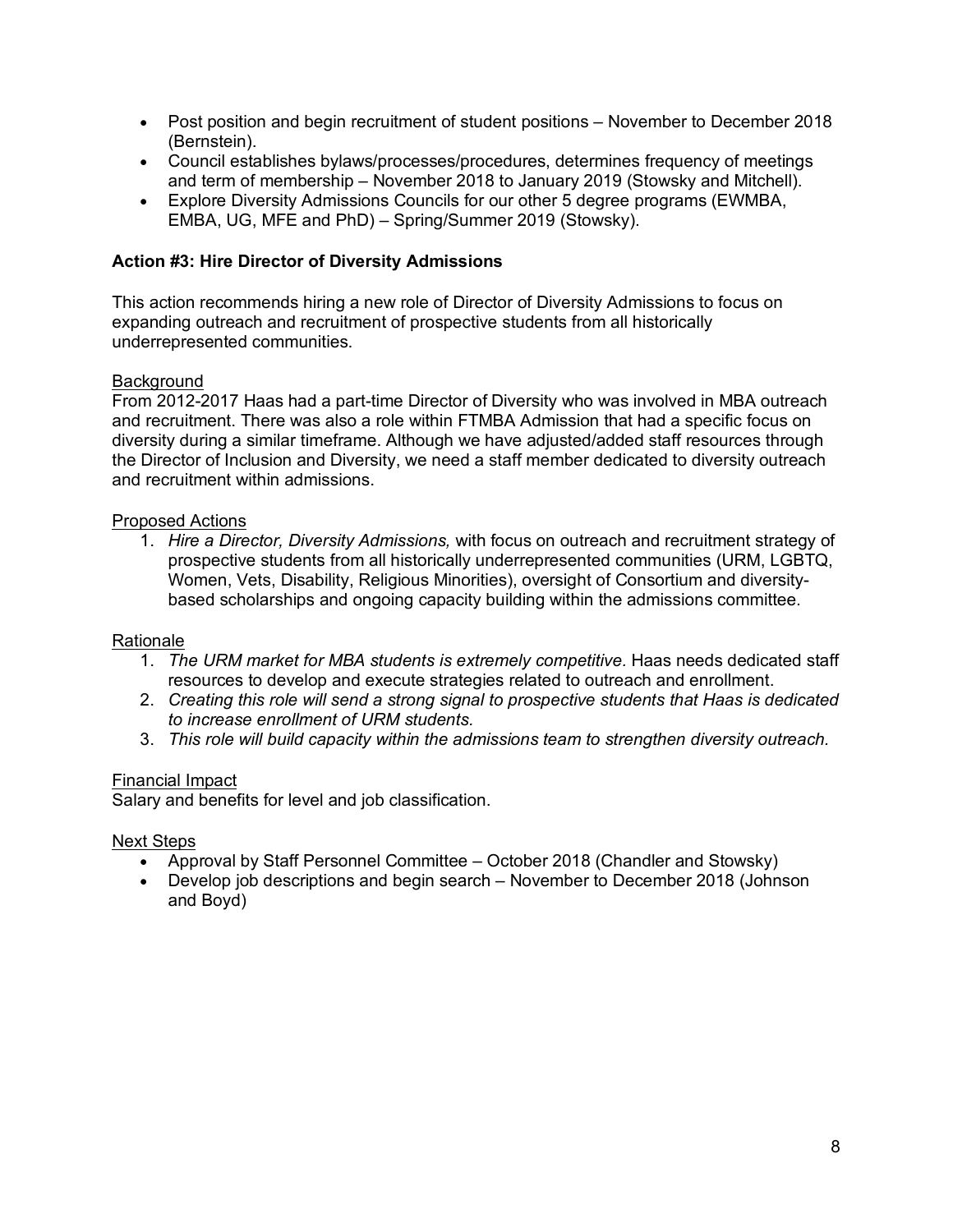# **SCHOLARSHIPS AND OUTREACH**

- **Action #4: Increase Scholarship Funding and Reduce Barriers to Applying for Scholarships**
- **Action #5: Adopt Stronger URM Recruitment Process and Practices and Establish Long-term Outreach Strategy**

#### **Action #4: Increase Scholarship Funding and Reduce Barriers to Applying for Scholarships**

This action focuses on increasing our overall scholarships budget and funding that goes to URM students, and adjusts our scholarship approach.

# **Background**

Research on comments from admitted students who chose not to attend Haas indicate that the timing of our scholarship offers and the financial competitiveness were a significant issue.

# Proposed Actions

- 1. *Significantly increase amount of scholarship funding* and pursue a vehicle that would allow us to provide scholarships directly to URM students:
	- Provide assistance to an outside non-profit entity responsible for raising and awarding \$25M more in scholarship funding over the next five years for URM students.
	- Propose up to a 6% increase in FTMBA student fees each year for the next five years and direct the majority of the increase in funding to FTMBA scholarships.
- 2. *Reduce barriers to applying for FTMBA scholarships* and adopt a first offer-best offer approach to financial aid.
	- Eliminate separate scholarship application unless required by the donor or department offering the award.
	- Adapt timeline such that scholarship decisions are awarded at the time of admission whenever possible.
	- Eliminate applicant self-selection of a menu of scholarship categories.
	- For Fall 2019 Consortium applicants, increase scholarship awards for admits. We recognize, however, that Consortium applicants are not necessarily URM.
	- Offer Consortium students need-based grants, if eligible, to defray the high cost of living expenses (above the full tuition scholarship the applicant may have received).
	- Provide admissions with a larger range of scholarship funding so that more funding can be awarded in Round 1
	- Use admissions application responses from socio-economic questions in conjunction with other data in determining leadership and need-based awards.

# Rationale

- 1. Although data is not public and our peer schools do not release data, *we know that Haas currently has much less funding available for scholarships based on admitted student feedback*.
	- Haas' endowment is significantly less than peer schools.
	- Tuition of our FTMBA program is 15% less (more than \$10,000 less per student annually) than peer schools.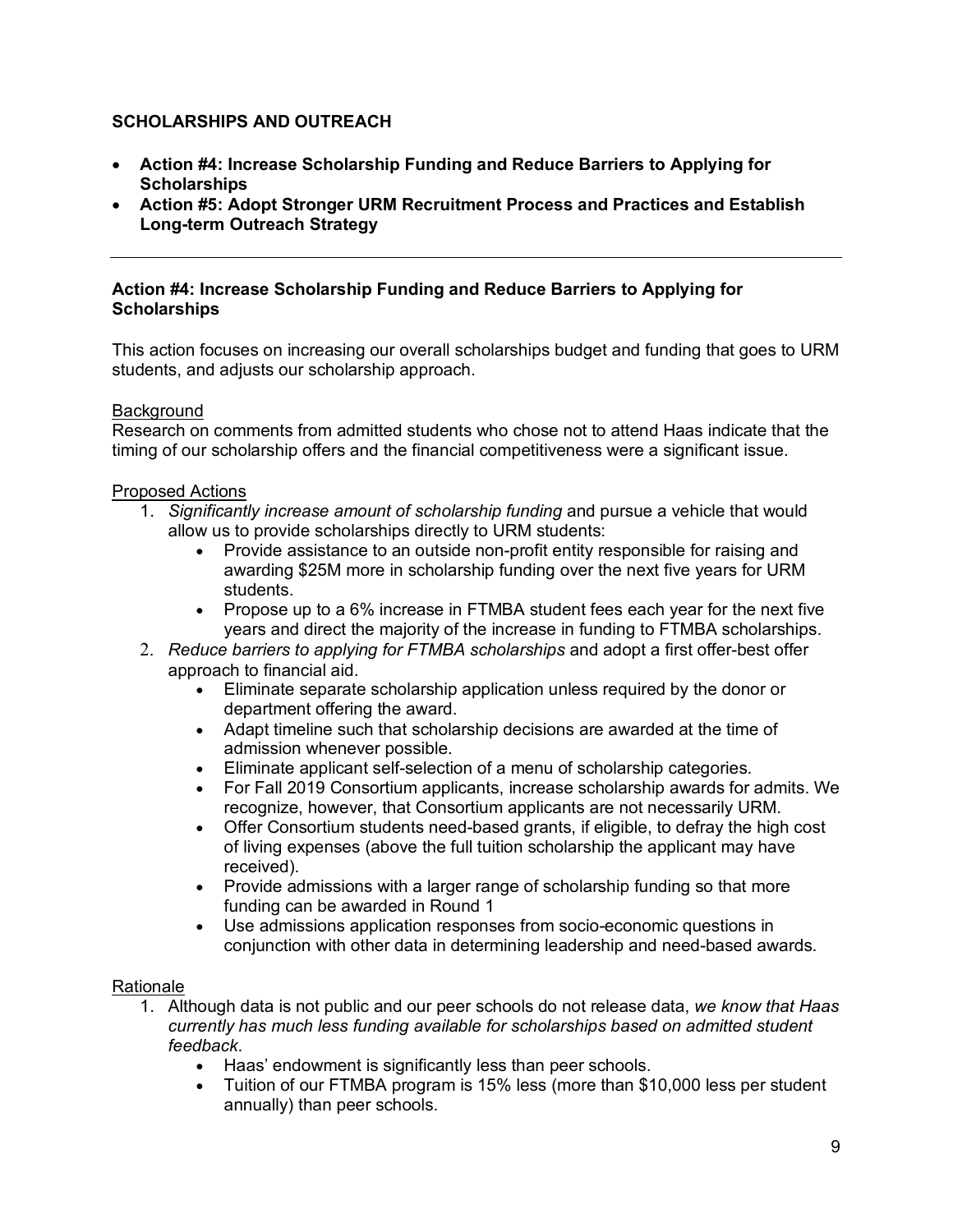- Most of Haas' FTMBA direct competitors are private schools, who provide gender and ethnicity-based scholarship awards.
- 2. *Haas' scholarship application and awarding process could be streamlined*:
	- Most scholarships required a secondary application available to students after they had been offered admission to the program. As a result, many scholarship awards were not given at the time of admission; students admitted to the program had to wait to receive a decision about their scholarship funding.

# Financial Impact

Increase in revenue from philanthropy and student fees to support a significantly larger amount of scholarship funding over the next five years. No net impact on five-year budget.

# Next Steps

- Develop a strategy and case for funding to increase long-term scholarship efforts for all degree programs – March 2019 (Sherman and Schibsted).
- Submit Professional Degree Supplemental Tuition (PDST) request to the UC Regents to use increased PDST for scholarship funding – October 2018 with decision by Spring 2019 (Sherman).
- Decide how the Socio-Economics Status (SES) application questions will be incorporated into the scholarship award process – December 2018 (Lopez and Bernstein).
- Decide on split between need based and merit based awards after better understanding relationship between need-based awards and impact on yield for all students and yield of URM students specifically – November 2018 (Sherman and Johnson).
- $\bullet$  Explore how we could enable scholarship strategy outside of our traditional channels  $-$ May 2019 with an Interim report by December 2018 (Sherman).

# **Action #5: Adopt Stronger URM Recruitment Process and Practices and Establish Longterm Outreach Strategy**

This action focuses on how we will adjust our URM recruitment approach; from initial contact to enrollment and how to expand the talent pool of URM MBA candidates.

# Background

To win highly recruited URM candidates, we need to provide personalized follow-up. Research conducted by Haas Marketing identified a key insight – ~80% of applicants attend a school that was on their initial shortlist of 3-5 schools. Students make up their shortlist very early in their selection journey. Therefore, to expand your applicant pool we have to focus on potential applicants that are 12-18 months out from enrollment.

# Proposed Actions

1. *Adopt a stronger Relationship Management approach to URM students.* Actively engage URM candidates through our involvement in  $MLT<sup>3</sup>$  and the Consortium and continue to pursue high potential candidates with personalized outreach including phone calls and offers to connect with current students or alumni; by steering them to all available resources to create their strongest application; and by encouraging them to keep Haas top of mind in their decision process.

<sup>&</sup>lt;sup>3</sup> Management Leadership for Tomorrow (MLT) equips and emboldens high-achieving women and men from underrepresented communities to realize their full potential, to make a mark and make a difference.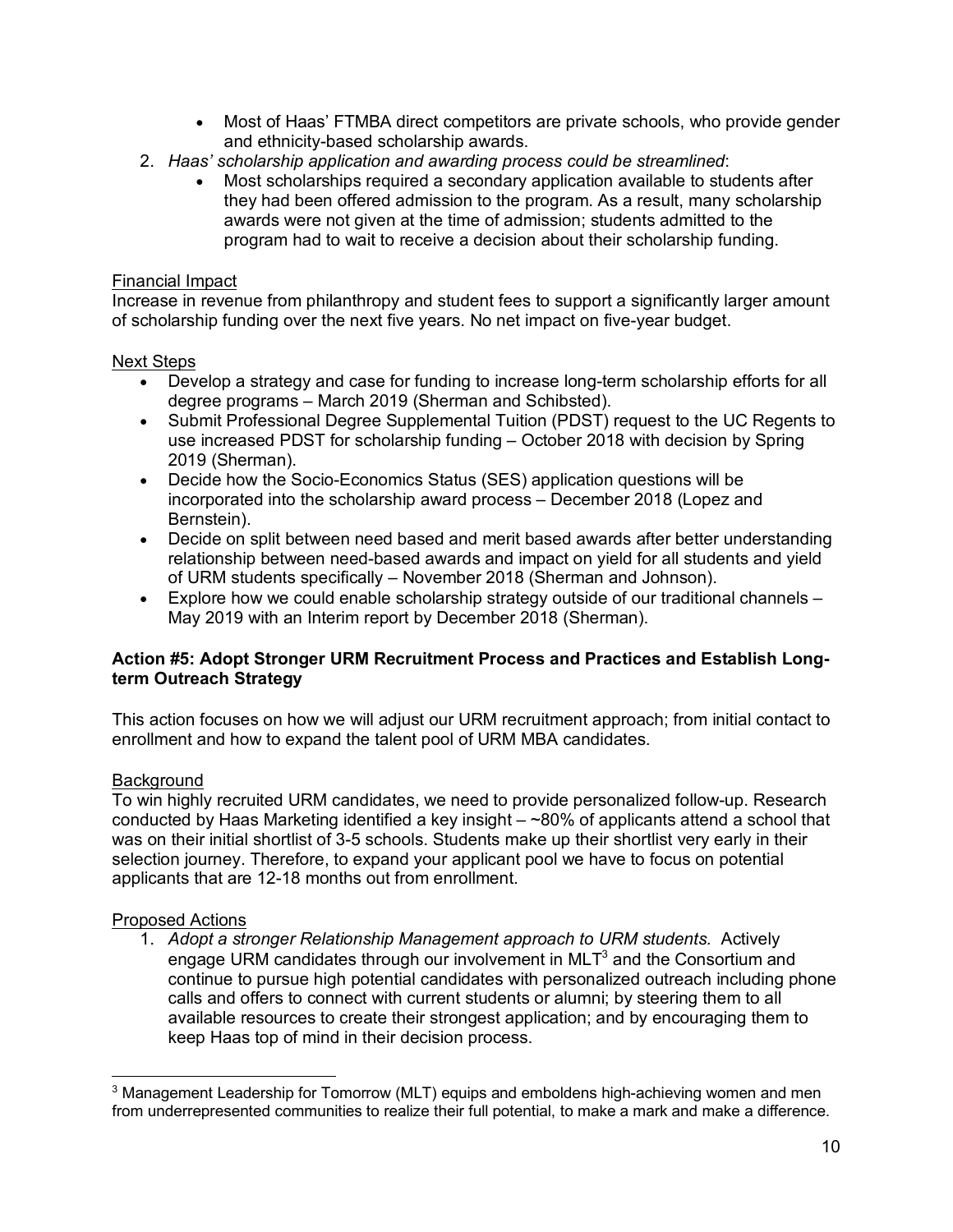*2. Prototype the development of a proprietary database of URM candidates to expand the applicant pool and increase shortlist selection.* The objective is to identify and communicate broadly with URMs who have demonstrated strong academic achievement, early enough in their decision journey that we can impact their shortlist selection. We can create a proprietary database of potential applicants, based on their graduation year to influence: 1) decision to pursue an MBA; 2) school selection; and 3) becoming the lead candidate on their shortlist.

# Rationale

- 1. *The URM market is extremely competitive. Lengthening our contact time frame from starting an application to decision improves our ability to persuade applicants.* Our designated recruitment team has to build a personal one-to-one relationship with the applicant to explain the Haas difference.
- 2. *Improve personal preference.* We hope to make the admissions and decision process more personal ("this is where I am comfortable and want to be") and less financial ("where is my lowest cost of attendance and/or highest ranked school").
- 3. *Increased contact will generate strong referrals and word-of-mouth endorsements.* We should build a "refer a friend" conversation into the dialogue.
- 4. *We are potentially expanding the applicant pool while reducing competitive pressure.* We currently rely on GMASS data that we purchase, and students who have joined the Consortium or MLT to develop a target applicant pool. However, this is what all of our competitors do too. By creating a proprietary list, we can expand the applicant pool by talking to people who are qualified but maybe not be thinking about an MBA, thereby getting a jump on competition with a corresponding impact to successfully shortlist Haas.

- Identify staff on the admissions team to track prospective URM students October 2018 (Bernstein).
- Revise our process for collecting data with the goal to determine a way to identify URM prospects sooner in the application process at the pre-applicant stage – November 2018 (Pearce)
- Develop a regular process to capture URM prospect data at an earlier stage November to December 2018 (Pearce)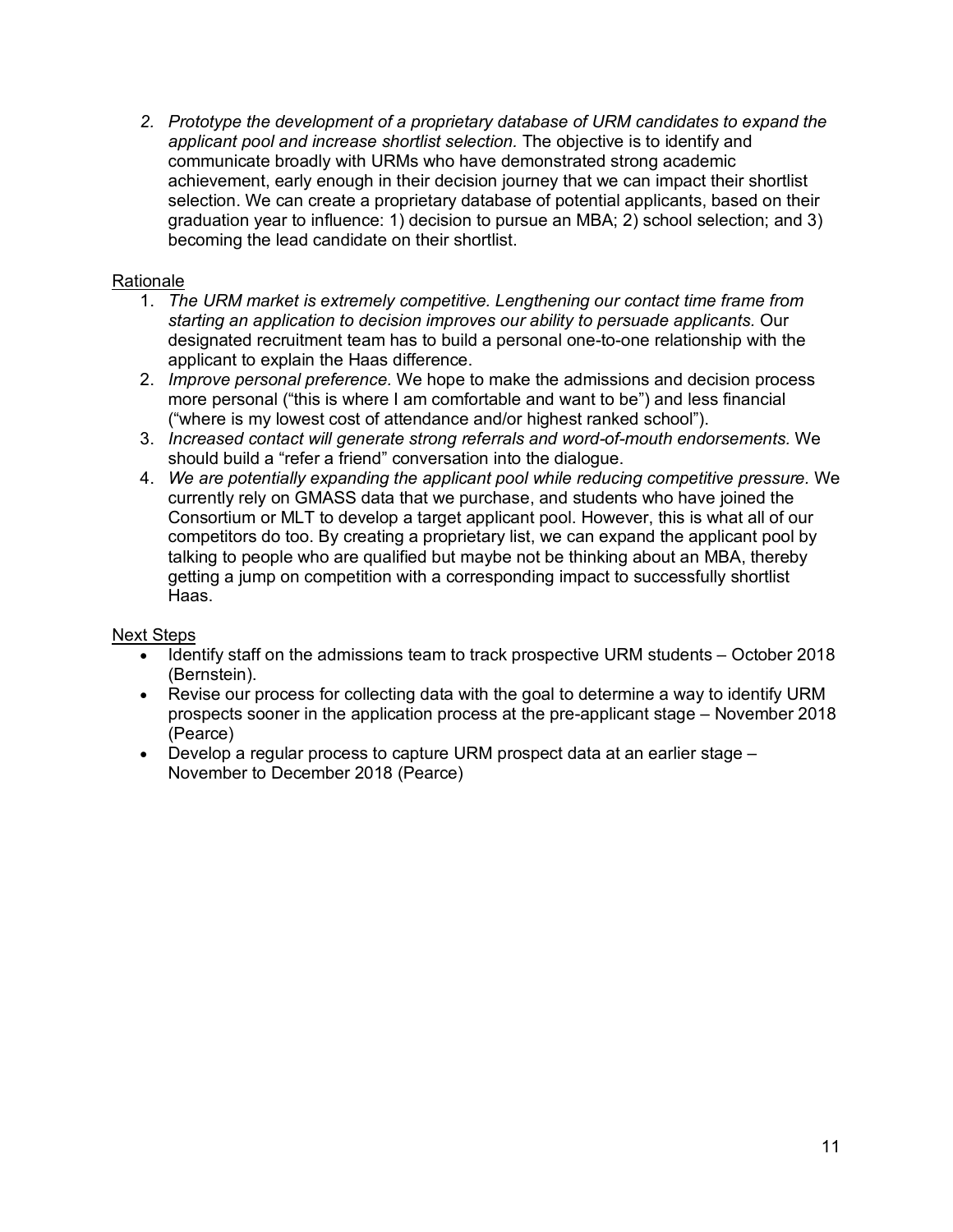# **DIVERSITY, EQUITY, AND INCLUSION APPROACH**

- **Action #6: Senior Leadership Commits to DEI as Core Value**
- **Action #7: Hire a Chief Diversity, Equity, and Inclusion Officer**
- **Action #8: Improve Current URM Student Support**
- **Action #9: Evolving Staff Hiring Policies/Practices – Equity-Fluent Staff**

# **Action #6: Senior Leadership Commits to DEI as Core Value**

This action focuses on how the Haas Management Team will incorporate DEI into strategic planning, talent management, resource allocation decisions, and internal communication. We commit to shifting our mindset and reaching for a vision that builds on increasing diversity and strengthening belonging, and focuses on creating, deepening, and sustaining an inclusive environment at Haas where students want to come to learn about themselves and others and become equity-fluent leaders.

# **Background**

It is critical that DEI responsibility is shared throughout the organization, and not the responsibility of one person or team. There is an opportunity and desire for senior leaders to learn more about DEI and begin to have a shared language for our conversations. Once this language and awareness has been learned and understood, the Management Team can begin to apply an equity lens to all major decisions and to hold their teams accountable for demonstrating equity fluency.

# Proposed Actions

- 1. *Management Team, including our new Dean, attend a workshop on DEI.* Eventually require other senior staff leaders to attend similar trainings. This will enable a shared level of understanding as a basis for our conversations.
- 2. *Management Team develops an annual goal for evolving DEI at Haas that is monitored twice per year by the team.* Goal is likely to be the successful and timely execution of the 30-day action plan and aligning with the Haas 5-Year DEI strategic plan. In addition, Management Team members are responsible for developing a DEI goal with their teams thereby enabling DEI goals to live everywhere in the organization.
- 3. *The Management Team deepens our understanding of DEI.* Management Team models defining principle of "Students Always" and reads and discusses a series of articles about implicit bias, microaggressions, privilege, and becomes more self-aware of the impact of our behaviors on others.
- 4. *Increase the diversity pool for Haas senior leaders* and ensure that hired talent is fluent in diversity and inclusion issues. Develop talent management plan to increase diversity of the senior team and include better outreach to people of color to ensure we are hearing and representing diverse perspectives.
- 5. *Management Team supports and facilitates faculty's commitment to diversity and inclusion.*

# Rationale

1. *Successful implementation of our action plan requires the Management Team to adopt DEI as a core value.* As currently structured, the Management Team does not have fluency in DEI issues and we are not grounded with a common equity-fluent language.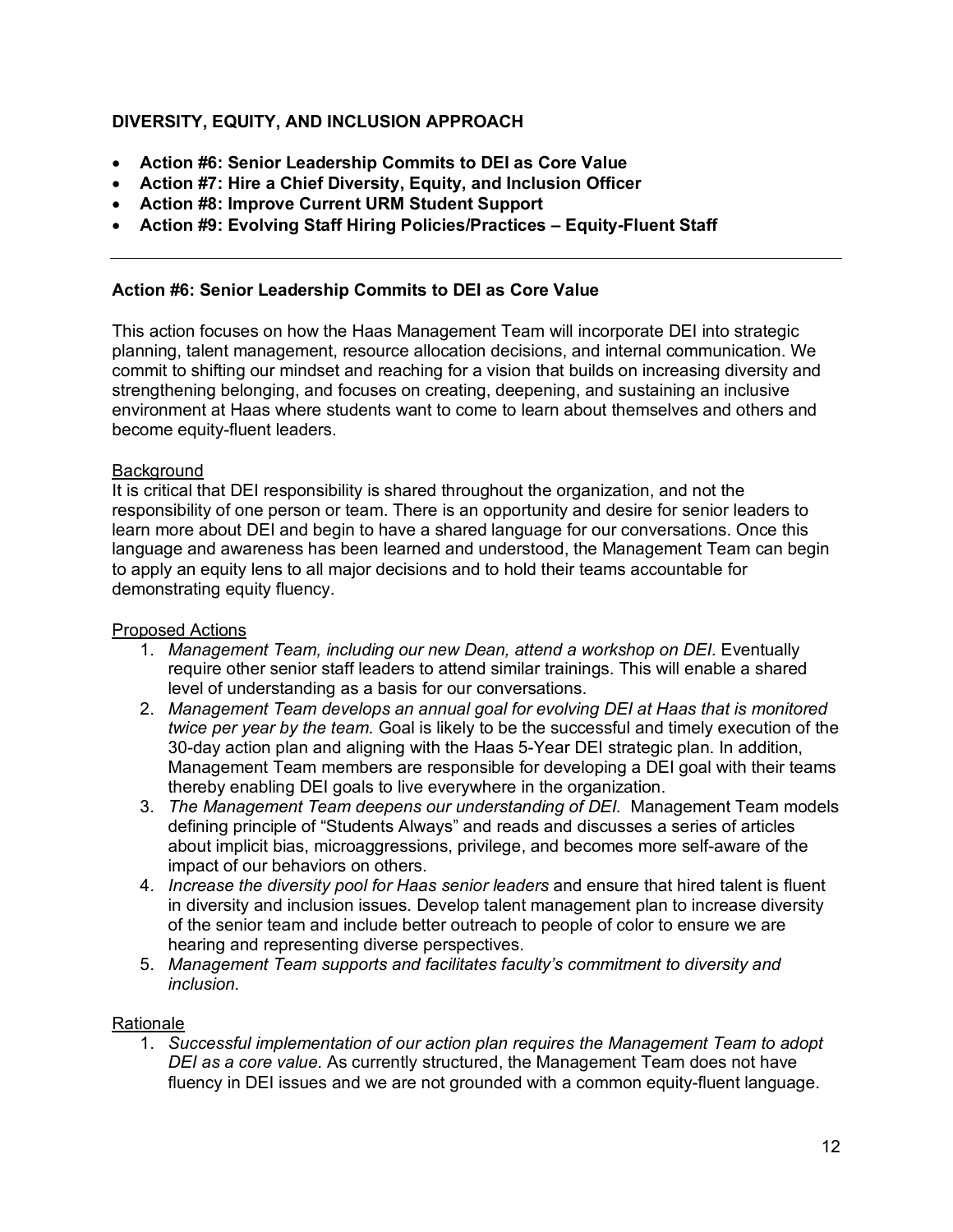We must invest time and financial resources to being trained and become more aware of the impact of our actions on a diverse community of staff, students, and faculty.

#### Financial Impact

Funds for senior leadership DEI training and professional development for the rest of the year. Ongoing funding earmarked each year for leadership professional development focused on DEI.

#### Next Steps

- Management Team members to attend DEI workshop October 2018 to March 2019 (Management Team)
- Incorporate DEI action plan into Haas 5-Year DEI Strategic Plan and share with all stakeholders – December 2018 (Sherman and Bautista)
- Management Team to adopt a DEI goal for the year and write a DEI goal for each of their teams to include in the mid-year performance check-in – January 2019 (Management Team).
- Begin to adopt a framework for succession planning conversations with a focus on hiring, retaining, and promoting a diverse staff – Spring/Summer 2019 (Management Team).

# **Action #7: Hire a Chief Diversity, Equity, and Inclusion Officer**

This action focuses on creating a new staff leadership role of Chief Diversity, Equity, and Inclusion Officer to shift our organization's approach to achieve a more diverse, inclusive, and equitable Haas. Adding this key role will rebuild trust through matching our words (plans) with action (execution).

#### Background

In 2011, Haas invested in and hired a part-time (50%) Director of Diversity. However, this was not enough to achieve our goals to increase representation and create a more inclusive environment. In 2014, we narrowed the scope of the role to focus on the students' experience: increasing representation and improving climate, but did not allocate necessary resources for execution. In 2018, Élida Bautista was hired into the expanded, full-time Director of Inclusion and Diversity role to inform school-wide strategy on student climate, across all degree-granting programs.

#### Proposed Actions

1. *Hire a Chief Diversity, Equity, & Inclusion Officer,* who reports directly to the Dean, sits on the Management Team, and is responsible for informing, assessing, and executing the school's DEI strategic plan. Our Director of Inclusion & Diversity will report to this new role. The Chief DEI Officer, once hired, can assess and recommend the staffing/org structure they need to be successful.

#### Rationale

1. *Dean Harrison and the Management Team need a senior leader (and advisor) with expertise in serving historically underrepresented communities* to carry out the school's DEI strategic plan and build capacity at the senior level of our school.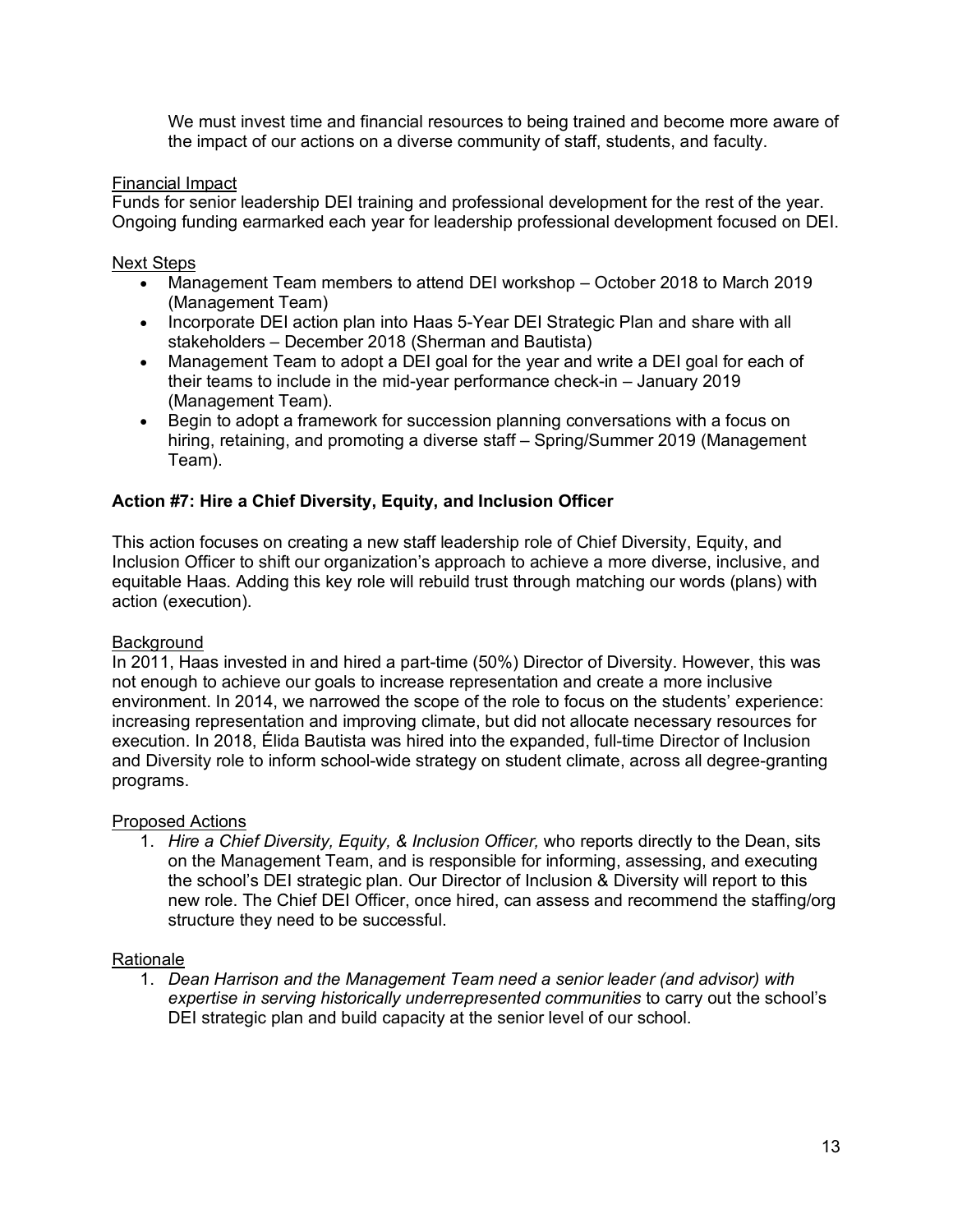# Financial Impact

Salary and benefits for level and job classification and the Chief DEI Officer will need an increase in budget for initiatives.

#### Next Steps

- Get feedback from Dean Harrison October 2018 (Chandler and Stowsky)
- Approval by Staff Personnel Committee October 2018 (Chandler and Stowsky)
- Develop job descriptions and begin search November to December 2018 (Sherman and Boyd)

# **Action #8: Improve Current URM Student Support**

Haas will allocate additional resources to support our URM students across our degree programs and engage our URM alumni who are invested in increasing representation at Haas.

#### **Background**

African American, Latinx, Pacific Islander, and Native American student enrollment has historically been low. We must work harder and put more resources towards supporting URM students throughout the program and make Haas a community that URM students want to join.

#### Proposed Actions

- 1. *Improve support for URM students across degree programs through increased funding for:*
	- Diversity initiatives developed by affinity groups or other student-led initiatives
	- Financial support for diversity-related case competitions
	- Periodic events for URM community building (staff, faculty, students, alumni).
- 2. *Increase staff responsibilities/support for key school diversity events.*

# Rationale

1. *Our current URM students are experiencing the effects of severe underrepresentation* (among student body, staff, and faculty). They are also key in our approach to recruiting and yielding prospective URM students, are active in offering co-curricular activities, and add to the learning of their peers in the classroom. Therefore, there is added burden of distribution of voluntary work among few students.

# Financial Impact

Funding for diversity initiatives developed by affinity groups or student-led initiatives with a focus on community climate or academic endeavors supporting equity-fluent leadership (\$25,000), financial support for diversity-related case competitions (\$20,000) and funding for quarterly events for community (staff, faculty, students, alumni) (\$20,000) would need to be added to the Director of Inclusion and Diversity budget.

- Request fiscal approval and lead implementation November 2018 (Bautista)
- Get input from Student Affairs officers on quarterly community events and allocation of funds for affinity groups and diversity-related case competitions – November 2018 (Bautista)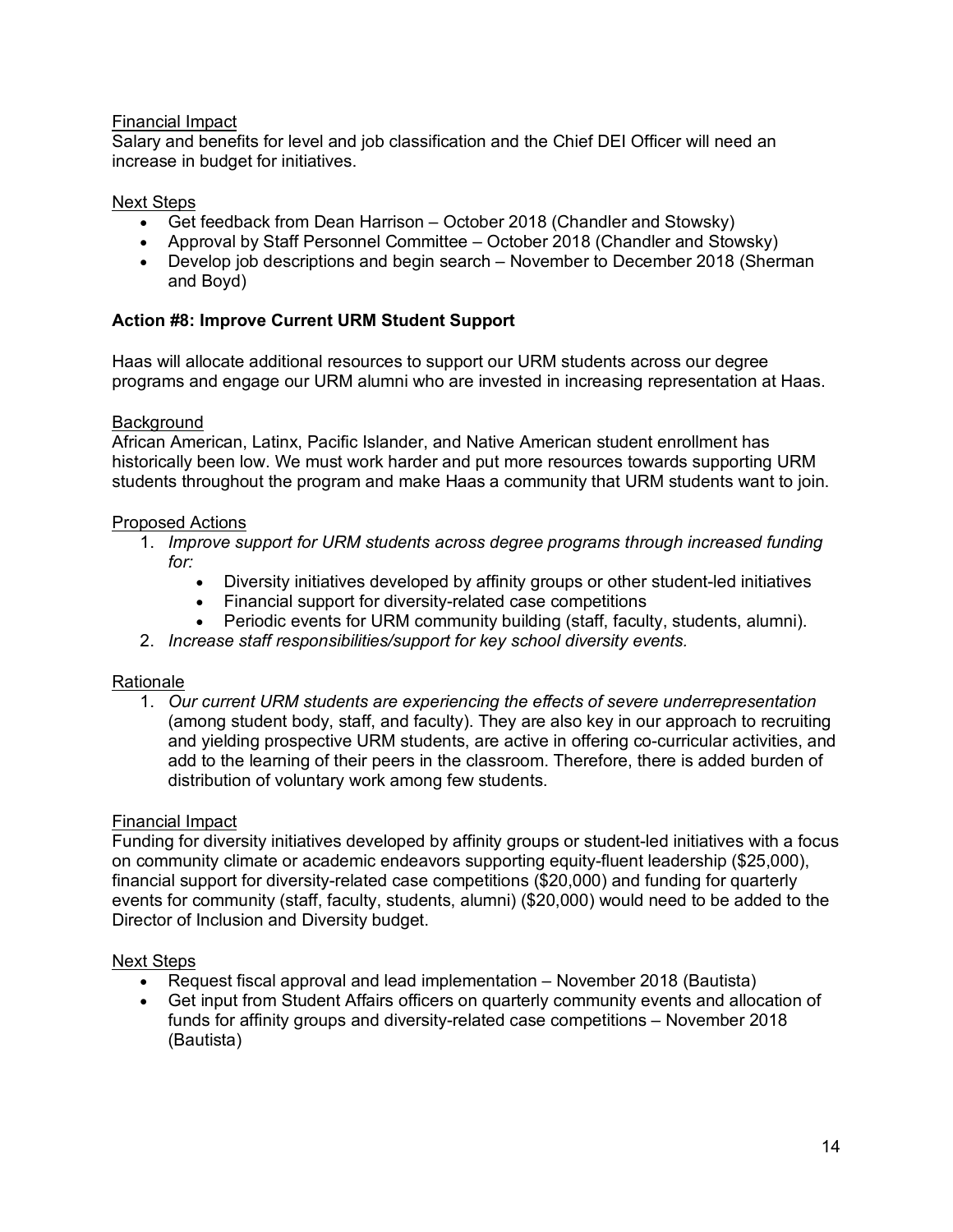# **Action #9: Evolving Staff Hiring Policies/Practices – Equity-Fluent Staff**

This action focuses on evolving our staff hiring policies and practices to increase our expertise and understanding of the needs of communities that have been historically underrepresented in business, and how to best address these needs.

#### Background

One of the objectives in our school's strategic plan is to increase staff and faculty diversity because having a more diverse staff and faculty are intrinsically connected to the student experience and necessary to yield underrepresented students. We have identified needs for internal diversity expertise within student-facing teams, and teams that interface with prospective students.

#### Proposed Actions

- 1. *Include explicit language in job postings to address diversity needs within teams.* As staff positions open, hiring managers will implement job description language that includes expertise, experience, or demonstrated understanding of the needs of communities historically underrepresented in business, and how to best address these needs.
- *2. Staff Personnel Committee reviews staff diversity metrics twice per year and places parameters on hiring managers to include more diverse candidates in the pool and interview panels.*
- *3. Interview process must include a question related to diversity and inclusion*.

#### Rationale

- 1. *Increasing staff expertise in understanding the unique needs of historically underrepresented communities is critical* to best serving our existing students, increasing yield of students from underrepresented backgrounds, and creating an inclusive environment that will positively impact the student experience.
- 2. *Increase in staff expertise and representation will increase staff engagement* overall and particularly among staff from historically underrepresented communities.

#### Financial Impact

Minimal impact – mainly time on the part of the hiring managers and personnel committee

- Review with Senior Leadership Team (SLT) October 2018 (Chandler and Boyd).
- Engage staff "change agents" and Dean Staff Advisory Committee (DSAC) members who are interested in being available to support the hiring process – October to November 2018 (Boyd).
- Management Team begin to ask about diversity of teams that report to them– October to November 2018 (Management Team).
- Implement processes for ensuring hiring committees are more representative and milestone check-ins to make sure pool is diverse. Add new questions about experience advancing DEI in screening applicants and during interviews – November 2018 (Boyd and Hiring Managers).
- Explore use of "Textio" to screen language of job postings November 2018 (Boyd).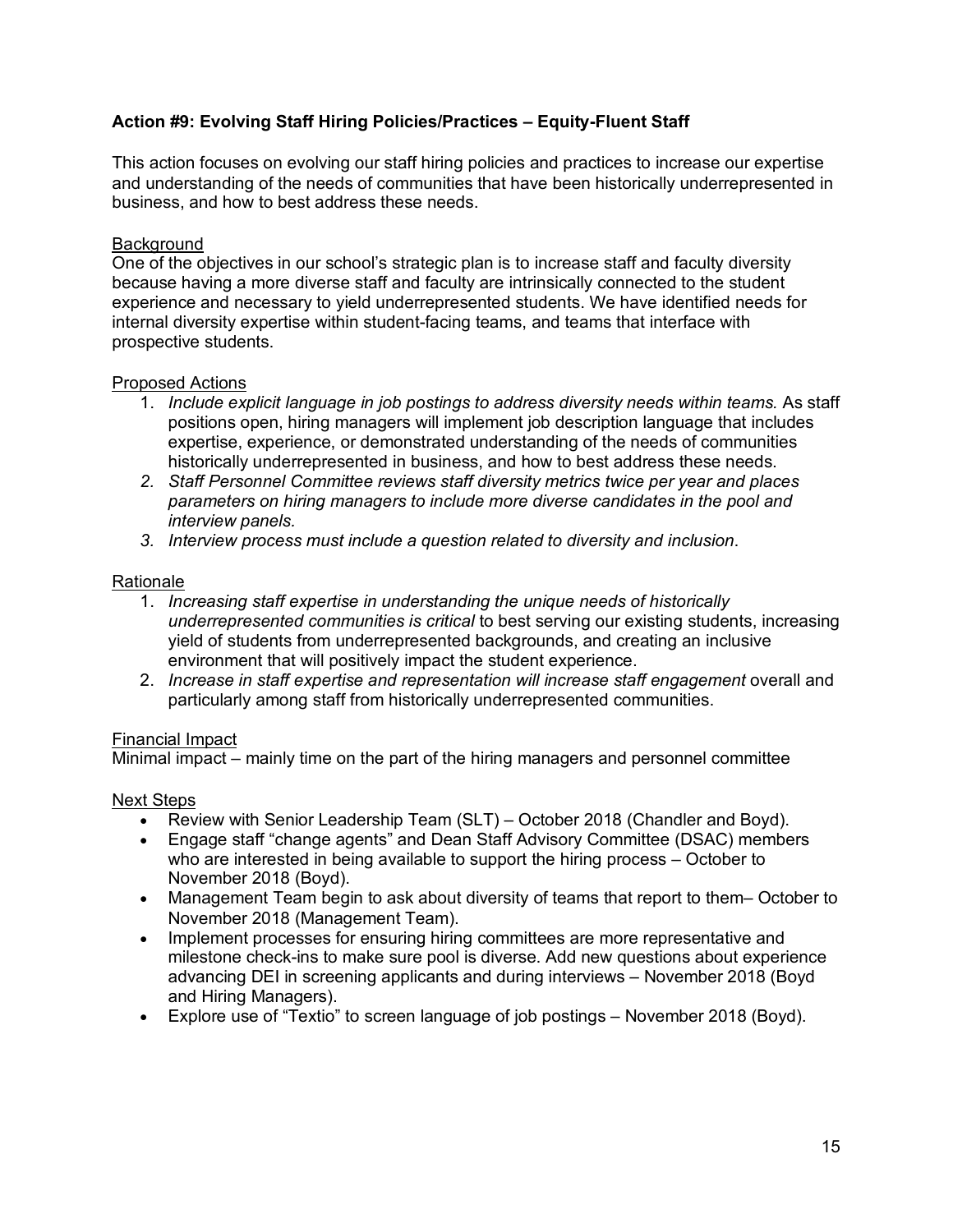# **Diversity, Equity, and Inclusion: Actions Already Taken and Initiatives Underway Since Fall 2017**

*We want to thank students and alumni as many of these represent recommendations they have given to the Administration* 

School-wide Strategic Plan

1. Updated OGST diversity and inclusion tactic, goals, and sub-tactics (May, 2018)

Admissions & Outreach

- 1. Candace Gonzales Tumey designated as URM FTMBA admissions point-person representing Haas at all MLT, Consortium, and other URM outreach activities this summer and for this coming year. (March 2018)
- 2. A statement of purpose regarding diversity was added to the Berkeley Haas page (About/ Diversity) and to the Full-time MBA program page (Community/Diversity) (May 2018)
- 3. Implemented a new question focused on socio-economic status as part of the application process across MBA programs (June 2018)
- 4. Revised FTMBA scholarship application process to award more scholarships at time of admission without requiring an additional application (June 2018)
- 5. Haas alumni donor paid MLT Membership to enable FTMBA Admissions to participate in MLT events for the next 5 years (July 2018)
- 6. In an effort to increase representation among the readers of FTMBA applications, we circulated the job posting (for 5 open positions) to the Alumni Diversity Council, Consortium and MLT Alumni. We were able to increase diversity in our reader group and we will continue to work towards increasing diversity among our readers (August 2018)
- 7. In addition to Consortium MAPS, MLT Sessions, UCLA's DMAC, Diversity Symposium, and webinars, FTMBA Admissions increased URM recruitment activities. Activities added include diversity and inclusion brunches with alumni, and "Berkeley Open Haas" which was targeted to include MLT & Forte prospective students.(June 2018 – ongoing)
- 8. Change in process of Consortium student applications to integrate them into existing FTMBA Berkeley Haas Interview Days. Plan to provide concurrent programming for Consortium students. (June 2018)
- 9. Élida Bautista conducted two-part training for FTMBA admissions committee and readers focused on unconscious bias and considerations for evaluating the new socioeconomic status questions. Also delivered training for alumni volunteer interviewers on unconscious bias and provided feedback and consultation on addition of DEI interview question (September 2018).

# Student Experience/Climate

- 1. The Dean's Office and the Haas Alumni Diversity Council hosted a dinner to welcome Élida Bautista and continue to build community among students, alumni, and staff dedicated to improving Diversity, Equity and Inclusion. (January 2018)
- 2. In partnership with the Dean's Office and the Haas Alumni Diversity Council, Élida Bautista hosted a celebration to thank current students for their outstanding efforts to improve Diversity, Equity, and Inclusion at Haas. (May 2018)
- 3. Career Management Group (CMG) engaged Élida Bautista to partner in developing programming for the annual Employer Roundtable, focusing on increasing recruiters' skills and understanding in issues related to unconscious bias and how to better engage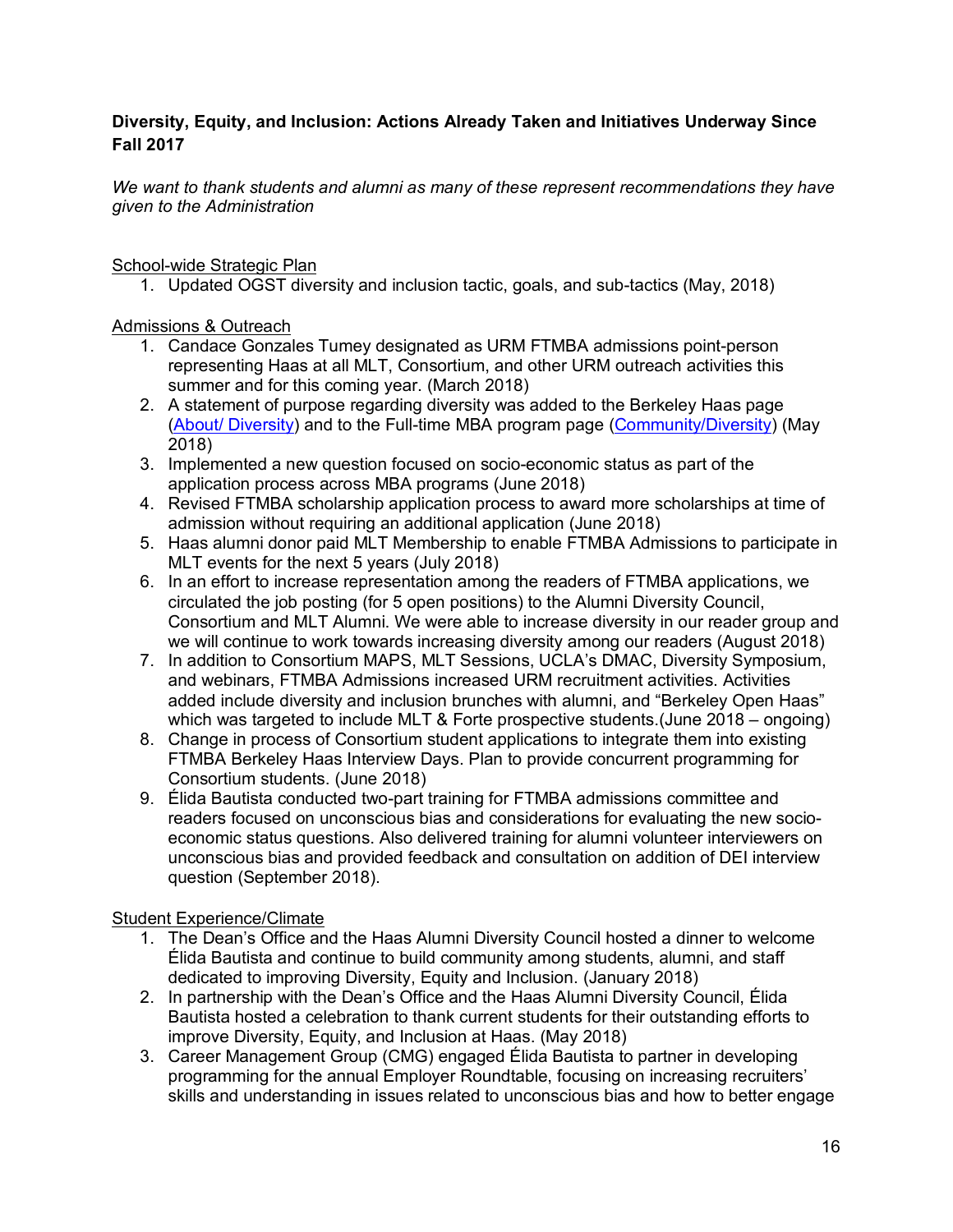with our URM students (April 2018). This will continue to be a focus for employer newsletters and the next Employer Roundtable.

- 4. CMG pursued referrals to a start-up advisor at Kapor Center and suggestions of where to post staff roles to attract underrepresented minority candidates (April 2018)
- 5. Approved recommendation to incorporate questions on Diversity & Inclusion culture into the existing annual student satisfaction surveys. Ute Frey, Pete Johnson, and Élida Bautista are working with representatives from RII, GEI, and Hanover Research (survey administrator) to finalize items for next survey (June – October 2018).
- 6. The Marketing and Communications team, in consultation with Élida Bautista, institutionalized celebrating and highlighting Heritage Months and holidays through social media and articles starting with Latinx-heritage month stories (September 2018)
- 7. The Dean's Office produced an event with the Berkeley Interactive Theater. The interactive workshop for staff, faculty, and students focuses on skills to engage in dialogue across differences. (October 2018)

# Curriculum/Courses

- 1. Across all MBA programs and PhD program, new student orientations included unconscious bias training and an emphasis on diversity and community norms focused on engaging in respectful discourse across differences (May – August 2018)
- 2. Dean increased Director of Inclusion and Diversity budget to include funding for diversity-focused student dialogues: (a) Dialogues on Race dinners (b) RII/Consortium lunch dialogues (June 2018)
- 3. Intentional integration of guests from historically underrepresented backgrounds in the Dean's Speaker Series (July 2018)
- 4. Financial support for RII student retreat. Provided facilitator from Courageous Conversations on Race for the retreat. (August 2018)

# Staff, Faculty & Centers/Institutes

- 1. Kellie McElhaney launched the Center for Equity, Gender & Leadership at Berkeley-Haas (November 2017)
- 2. Increased Director of Diversity from part-time (50%) to full-time and expanded the title to Director of Inclusion and Diversity, with a focus on Student Climate. Élida Bautista was hired into this new position in January 2018. (April 2017)
- 3. Race-focused diversity and inclusion retreat for admissions and student affairs representatives from each Haas degree-granting program plus CMG rep (July 2018)
- 4. Dean's office launched unconscious bias training for all Haas staff, led by Élida Bautista and Don Moore. 115 Haas staff watched the video and 72 staff participated in the live session, representing approximately 50% of Haas staff (August 2018)
- 5. Erica Peng (CMG career coach, professional faculty) offered three skill-building workshops to CMG colleagues based on her class "Interpersonal Skills and Embodied Leadership" to increase engagement and collaboration within the CMG team, as well as enable staff to better engage with and support a diverse student community with wideranging needs and capacities (July/August 2018).
- 6. Sessions led by Élida Bautista for both Ladder and Professional faculty: 1) New Faculty Orientation Creating Inclusive Classrooms (August, 2018); 2) Professional Faculty Breakfast: HEALS – an approach to addressing difficult conversations in the classroom (September, 2018)
- 7. Haas Personnel Committee approved two new positions Chief Diversity, Equity, and Inclusion Officer and Director of Diversity Admissions. (October 2018)

Development & Alumni Relations (DAR)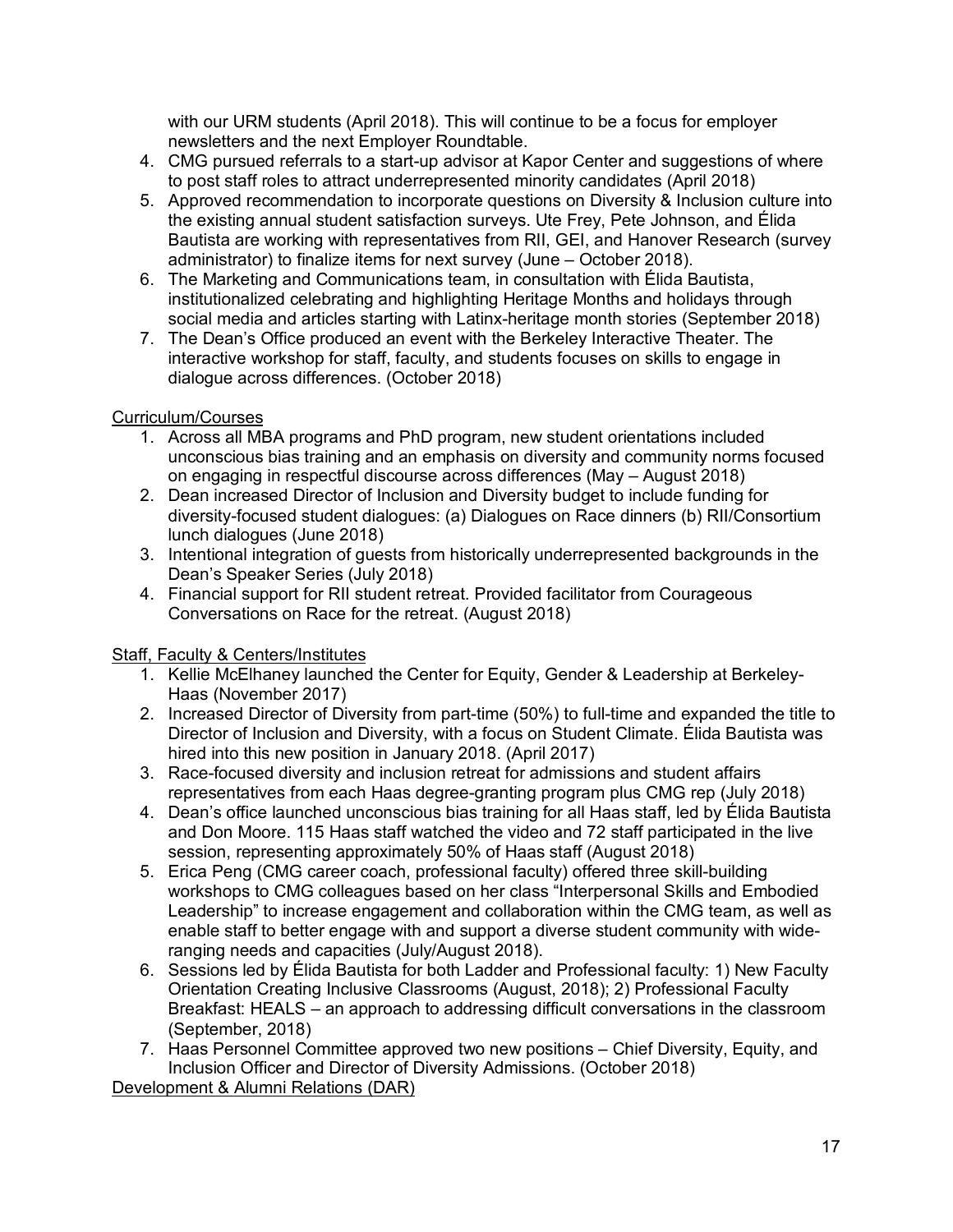- 1. Haas officially sponsored the Diversity Career & Networking Fair, hosted by the Chicanx/Latinx Alumni Association and the Black Alumni Association. Several staff were involved in the programming in support of undergraduate students and alumni (October 2018).
- 2. Haas exploring partnership with University Development & Alumni Relations (UDAR) Student Experience & Diversity team to align with University's African American Student Initiative (July, 2018 – ongoing).
- 3. Haas committed to participate in Cal Alumni Association 2019 Diversity Symposium (July 2018 – ongoing)
- 4. Élida Bautista partnering with DAR to participate in 4 local alumni chapters meetings or events, focused on diversity and inclusion (2018-19)
- 5. Ongoing administrative and financial support for HADC meetings and events.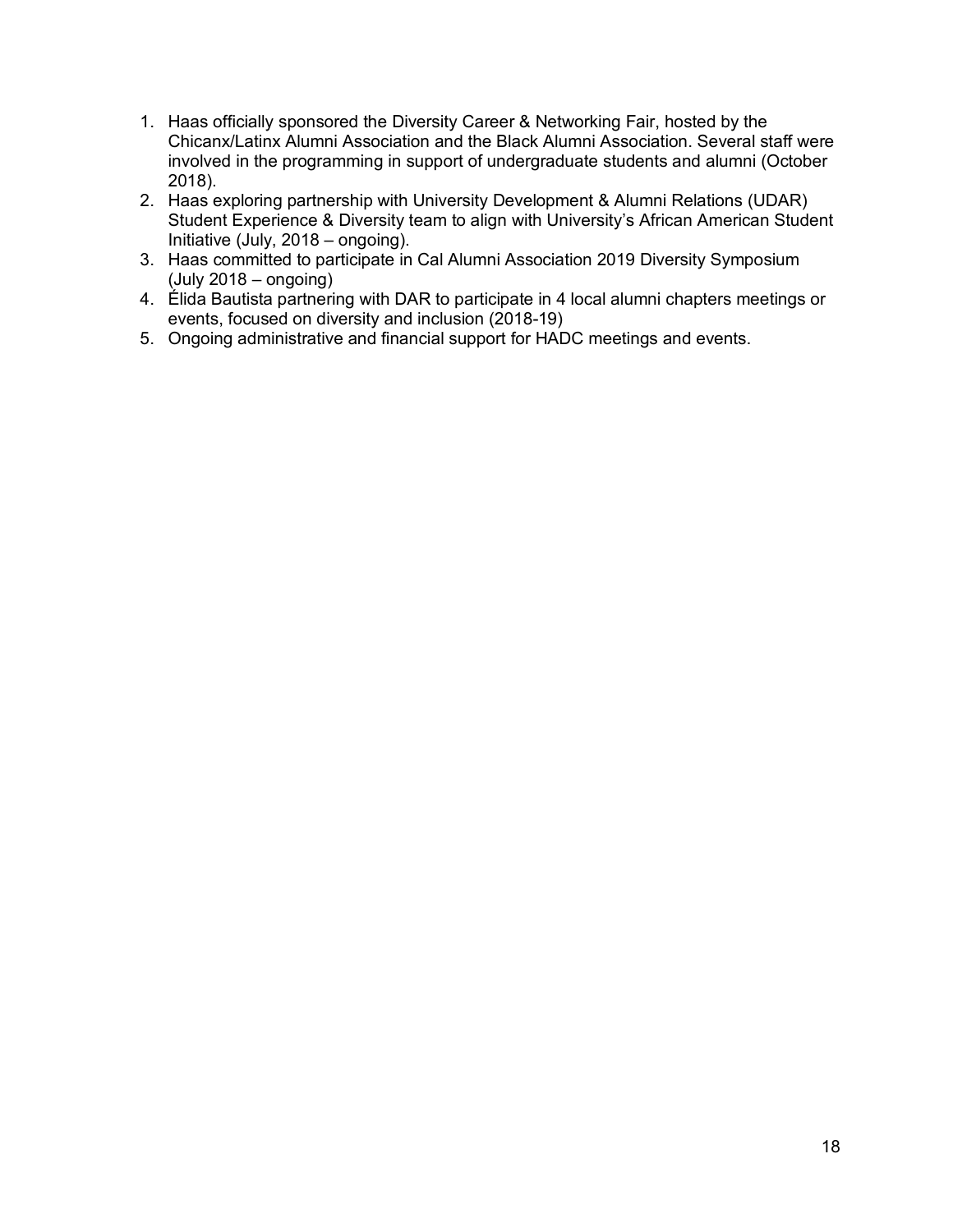# **5 Year Plan: D&I Advantage Tactic Diversity & Inclusion Advantage**

Strengthen the sense of belonging and inclusion at Haas among students, faculty, and staff from underrepresented and historically marginalized communities. Increase enrollment of all underrepresented groups, while equipping all students and Haas leadership to be equity-fluent.

# **Goal 1 - Representation/Yield:**

Increase outreach to URM in applicant pools for each degree program

Data points include:

1. # of URM (separated by race/ethnicity to address nuances in trends for each groups), women, LGBTQ, veteran, and differently abled: applicants, admission offers, and yield

**Strategy 1 - Outreach:** expand networks and approaches to attract qualified prospective students from diverse backgrounds.

- **1.1 Data and Analysis:** conduct annual analyses (Report Card) of application pools for all Haas degree programs, to address gaps in recruitment and yield.
- **1.2 Link to Berkeley Leadership:** increase Dean's external communications and web presence that connect Diversity, Equity and Inclusion, Haas culture and leadership brand.
- **1.3 Alumni Network Strength:** engage alumni from historically underrepresented groups, partner with the Haas Alumni Diversity Council, and engage them in outreach process and in organizational change.
- **1.4 Diversity of Staff and Faculty:** recognizing that an increased presence of diverse staff and faculty signals a larger commitment to diversity. Set an expectation that a successful search means there is a diversity in finalist pools.

**Strategy 2 - Access:** diverse representation is key to equipping students to lead in a diverse world. Increase yield of historically underrepresented students by decreasing enrollment barriers.

- **2.1 Admissions:** ensure fair and equitable consideration for all applicants in line with legal constrictions (e.g. Prop 209) and socioeconomic variables.
- **2.2 Funding:** secure funds for need-based funding to increase yield for students and increase capacity for Consortium Fellowships.

# **Goal 2 - Student experience**

Enhance educational experience to ensure all students have opportunities to deepen understanding of multicultural dynamics to strengthen leadership skills.

Output metrics:

- 1. % of students who report feeling confident in their ability to lead diverse teams
- 2. % of students who report feeling equipped to have respectful dialogues across differences with their peers
- 3. # of students who participate in coursework or co-curricular activities where students deepen understanding of multicultural dynamics
- 4. % of student reporting feeling respected/included (student satisfaction survey)